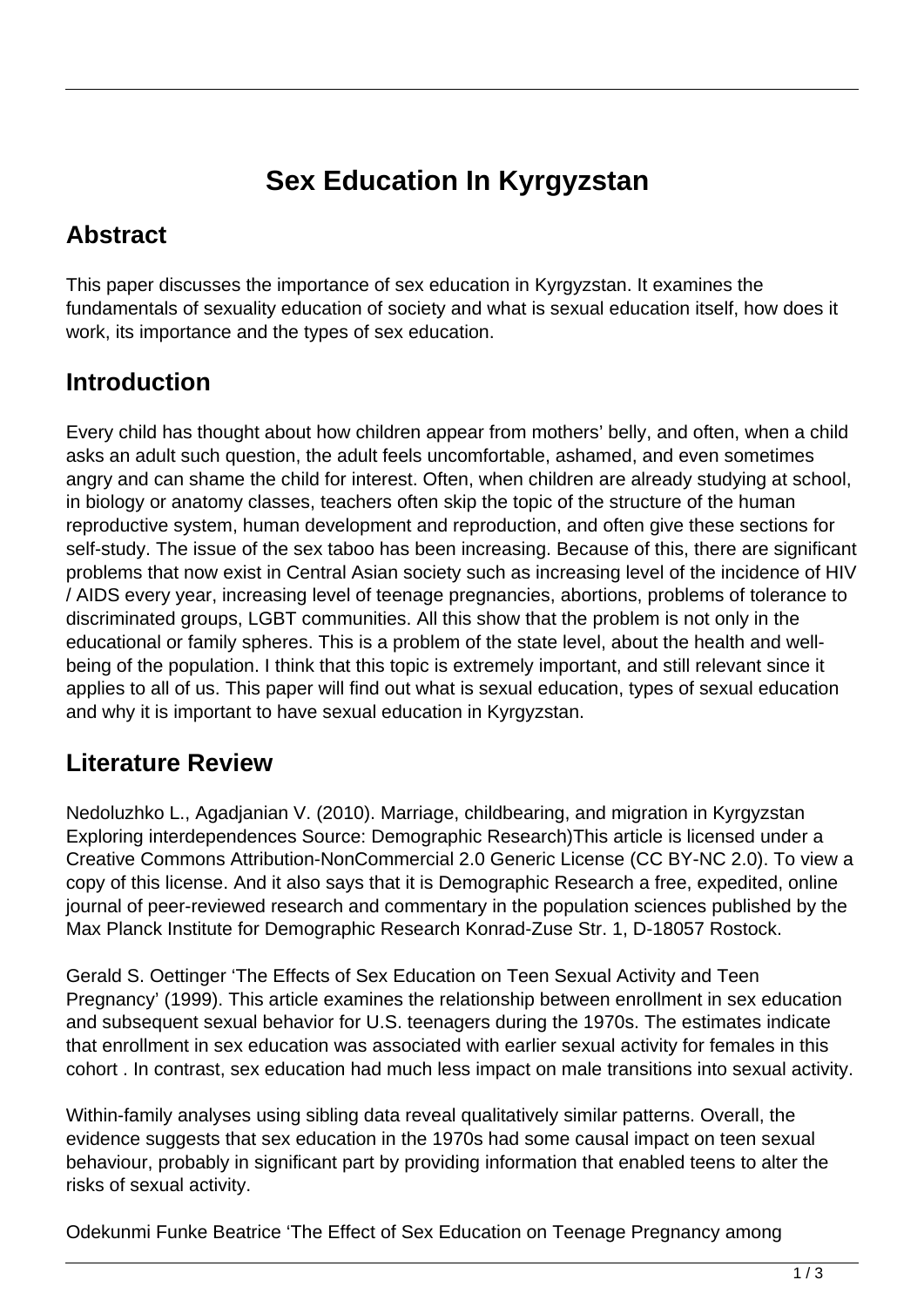Secondary School Students in Ibadan Metropolis' (2013). Unplanned pregnancies among Nigerian teenagers and young women have risen despite improvements in educational levels. Though, over the same period the use of modern contraceptive methods among sexually active adolescent women in Nigeria had changed, yet this has not slowed down the rate of teenage pregnancy among the adolescents in Nigeria. The study utilized the survey research method using a self report questionnaire to gather the data. The revalidated Adolescent Sex Education And Teenage Pregnancy Questionnaire was used in the study.

James L. Malfetti and Arline M. Rubin 'Sex Education: Who Is Teaching the Teachers?' (1968)

A survey of teacher-preparation institutions found but few ofering courses specifically designed to prepare teachers of sex education and even fewer planning to do so. There is a real risk that an appreciable lag will exist between a requirement of sex education in the schools, agreement on objectives and content, and a supply of qualified teachers.

To show the way out of this dilemma, the authors reconmmend some beginning steps for teacher-preparation institutions.

GAFAR T. IJAIYA, USMAN A. RAHEEM, ABDUL WAHEED O. OLATINWO, MUNIR IJAIYA and RAJI A. BELLO 'HIV/AIDS AND WELL-BEING IN SOUTH CENTRAL AND SOUTH-EAST ASIA' (2010) this paper examines the impact of HIV/AIDS on the well-being of the people in these sub-regions. Holding the incidence of tuberculosis constant, the result indicates that the prevalence of HIV/AIDS has little or no significant impact on well-being. A situation that can be linked to efforts put in place by the governments of the countries in the sub-regions in curtailing the menace of HIV/AIDS. This result notwithstanding, the paper still suggests measures that can be used to curtail the spread and the treatment of the disease in the sub-regions.

'Global Debates, Local Dilemmas: Sex-selective Abortion in Contemporary Viet Nam' TRAN MINH HANG (2018) sex-selective abortion and the consequences of changes in the SRB in Vi??t Nam has been driven chiefly by international organizations and feminist researchers, who use India, China and South Korea as comparisons. This debate draws on recent data on macrosocial trends in Vi??t Nam, such as the SRB, on the experiences of other countries and on perspectives about ideal social wellbeing. To date, however, the debate has not been based on evidence of the circumstances of Vietnamese women and the contexts in which they make decisions about abortion.

What is sex education? And What are the types of it? Sexuality education aims to develop and strengthen the ability of children and young people to make conscious, satisfying, healthy and respectful choices regarding relationships, sexuality and emotional and physical health. Sexuality education does not encourage children and young people to have sex (European Expert Group on Sexuality Education, 2016, p. 427).

## **Bibliography**

- 1. Lesia Nedoluzhko, Victor Agadjanian (2010) 'Marriage, childbearing, and migration in Kyrgyzstan: Exploring interdependences' https://www.demographicresearch.org/volumes/vol22/7/22-7.pdf
- 2. Odekunmi Funke Beatrice (2013) 'The Effect of Sex Education on Teenage Pregnancy